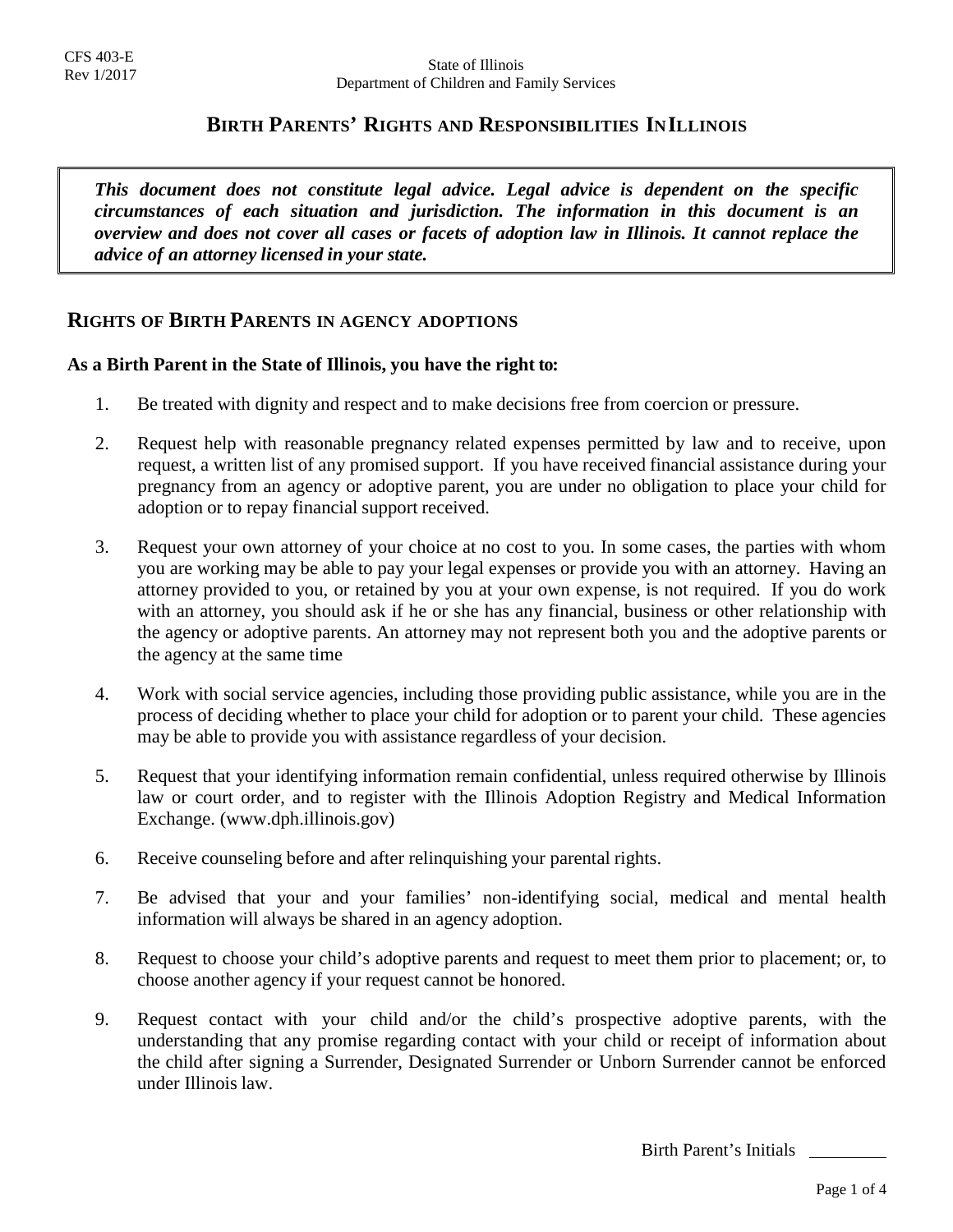#### **BIRTH PARENTS' RIGHTS AND RESPONSIBILITIES IN ILLINOIS** CFS 403-E Rev 1/2017

- 10. Have access to your child in the hospital and before signing a Surrender or Designated Surrender. **Please note:** If you are a birth father and are not married to the birth mother, you will generally need the permission and agreement of the birth mother to have access to the child.
- 11. Receive copies of all documents that you sign and have them provided to you in your preferred language.
- 12. Work with an adoption agency of your choice, or change to a different agency, provided you promptly inform all of the parties involved.
- 13. Receive a copy of the [agency's](http://www.dcfs.illinois.gov)/) Department of Children and Family Services ("DCFS") annual report (www.DCFS.illinois.gov) and a copy of the agency's written grievance/complaint policy and adoption services.

# **FINAL AND IRREVOCABLE SURRENDERS AND CONSENTS TO ADOPTION IN ILLINOIS**

- 14**. Birth Mothers**: Under Illinois law, the first point at which you may relinquish your parental rights is 72 hours after the birth of your child. You may sign:
	- A Final and Irrevocable Surrender or Consent for the Purposes of Adoption ("Surrender" or "Consent").
	- A Final and Irrevocable Designated Surrender or Consent for the Purposes of Adoption ("Designated Surrender or Designated Consent"), or
	- A Final and Irrevocable Consent to Adoption by Specified Person or Persons, Non-DCFS case ("Specified Consent")

Before signing one of the above documents, you should know that:

- A. Once you have signed the document relinquishing your rights as indicated above, it is final and irrevocable.
- B. You are not obligated to relinquish your rights for adoption if you have any hesitation or doubt about your decision to place your child for adoption.
- C. You can request more time to make your decision and you can request that the agency you are working with provide you with short-term temporary care of your child during your decision-making time. However, the agency is not required to provide this service to you.
- 15**. Birth mother's identification of birth father**: In order to have a secure adoption plan, it is in the best interests of the child for you to identify the child's father. It is important to tell the truth about who the father is when a child is placed for adoption.
	- When you sign an Illinois surrender or consent to adoption, as a birth mother, you will also fill out an "Affidavit of Identification" that addresses the identity of your child's father as part of the adoption process. This affidavit is considered by the court to be a sworn statement.
	- Please correctly identify the father of the child unless you absolutely do not know his identity or are unwilling to identify the father for a specific reason.
	- It is important that the child you place for adoption know his/her biological and family history from both the mother and father's sides of the family.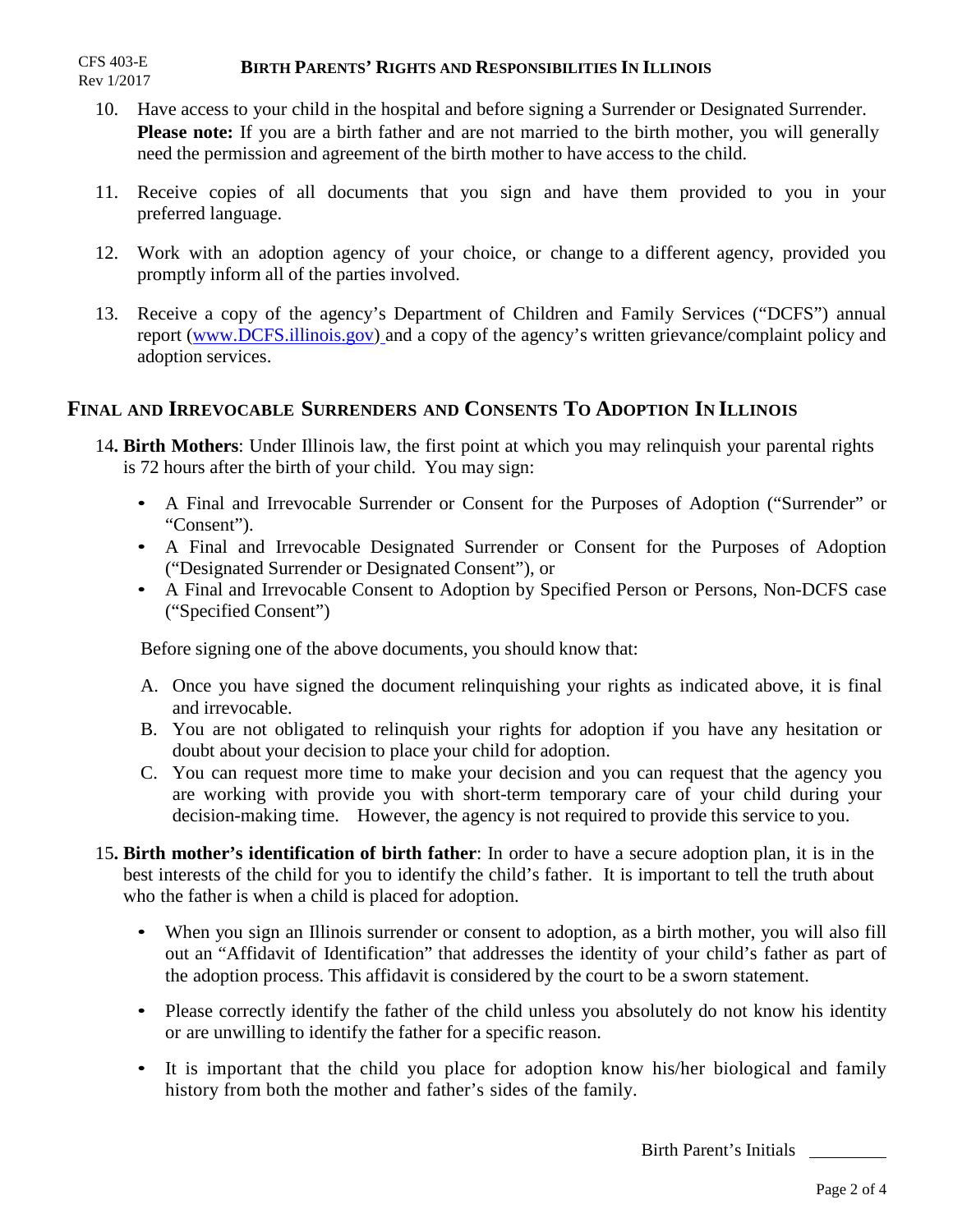#### **BIRTH PARENTS' RIGHTS AND RESPONSIBILITIES IN ILLINOIS** CFS 403-E Rev 1/2017

16**. Birth Fathers**: If you are a birth father, you may sign a Surrender of Unborn Child for Purposes of Adoption ("Unborn Surrender") or a Consent to Adoption of Unborn Child ("Unborn Consent") before the child's birth, but you may change your mind and revoke it, if your revocation is documented within 72 hours after the child's birth. If you do change your mind, you must do so in writing and give the written statement to the person, agency or court that took the Unborn Surrender or Unborn Consent, before your child is 72 hours old. Once your child is 72 hours old, an Unborn Surrender or an Unborn Consent is final and irrevocable. If you did not sign the Unborn Surrender or Unborn Consent you must wait until the child is at least 72 hours old before relinquishing your parental rights. Alternatively, you may sign a Final and Irrevocable Waiver of Parental Rights before or after the birth of your child; however, it may not be revoked.

# **PUTATIVE FATHER REGISTRY**

17. A "putative father" is a man who may be a child's father, but who was not married to the child's mother before the child was born, is not named on the child's birth certificate, and/or has not established the fact that he is the father in a court proceeding. If the child's mother wants to place the child for adoption, the putative father must take steps to show that he is the legal father if he wants to be notified of the adoption.

You must register with the Illinois Putative Father Registry before the child is 30 days old. You may register before the child is born. If you do not register with the Putative Father Registry before the 30-day deadline, the court may rule that you have waived your rights and permanently terminate your parental rights without notice to you. Your child may be permanently adopted without your consent. If you register, you must take further legal steps in order to establish parentage. You may wish to seek the advice of legal counsel concerning the procedures you must follow.

For more information, see the website www.putativefather.org or call the Illinois Putative Father Registry at 866-PFR-DCFS (866-737-3237).

# **BIRTH PARENT RESPONSIBILITIES**

18. As a birth parent in the State of [Illinois, you have the resp](http://www.putativefather.org/)onsibility:

- To work cooperatively and honestly with the agency that handles the adoption;
- To voluntarily provide all known medical, background and family information about yourself and your immediate family to the agency;
- To provide the necessary documentation regarding financial need to make an appropriate determination of pregnancy related expenses;
- Not to accept reimbursement of pregnancy related expenses if you are not pregnant, or simultaneously from more than one source, as doing so is a crime;
- Birth Mothers: to accurately complete an Affidavit of Identification.